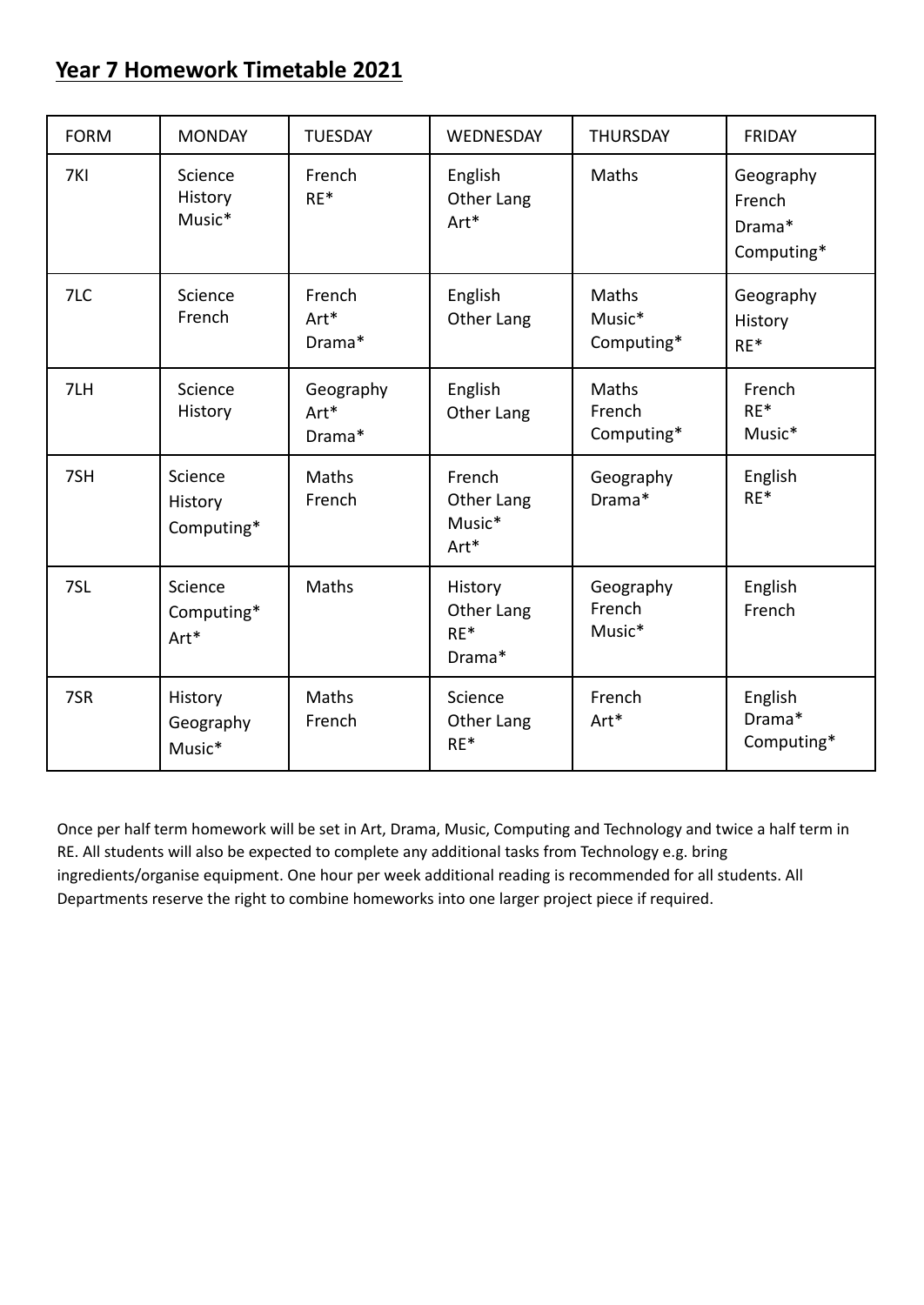## **Year 8 Homework Timetable 2021**

| <b>FORM</b> | <b>MONDAY</b>               | <b>TUESDAY</b>                    | WEDNESDAY                                | <b>THURSDAY</b>                 | <b>FRIDAY</b>         |
|-------------|-----------------------------|-----------------------------------|------------------------------------------|---------------------------------|-----------------------|
| 8FG         | Science<br>Maths<br>Drama*  | Other Lang<br>Art*<br>$RE*$       | History<br>Geography<br>Music*           | French<br>English<br>Computing* |                       |
| 8AJ         | Science<br>Maths<br>Music*  | Other Lang<br>Computing*          | History                                  | French<br>English<br>Art*       | Geography<br>Drama*   |
| 8IS         | History<br>Science<br>$RE*$ | Other Lang<br>Music*<br>Art*      | English<br>Maths<br>Computing*<br>Drama* | Geography                       | French                |
| 8JB         | Maths<br>Drama *<br>$RE*$   | Geography<br>Other Lang           | French<br>Music*<br>Art*                 | English<br>Science              | History<br>Computing* |
| 8TH         | History<br>Computing*       | Geography<br>Other Lang<br>Drama* | English<br>Maths<br>Music*<br>$RE*$      | French<br>Science               | History               |
| 8NP         | History<br>$RE*$            | Other Lang<br>Art*                | French<br>English<br>Maths<br>Computing* | Geography<br>Science<br>Music*  | Drama*                |

\*Once per half term homework will be set in Art, Drama, Music, Computing and Technology and twice a half term in RE . All students will also be expected to complete any additional tasks from Technology e.g. bring ingredients/organise equipment. One hour per week additional reading is recommended for all students.